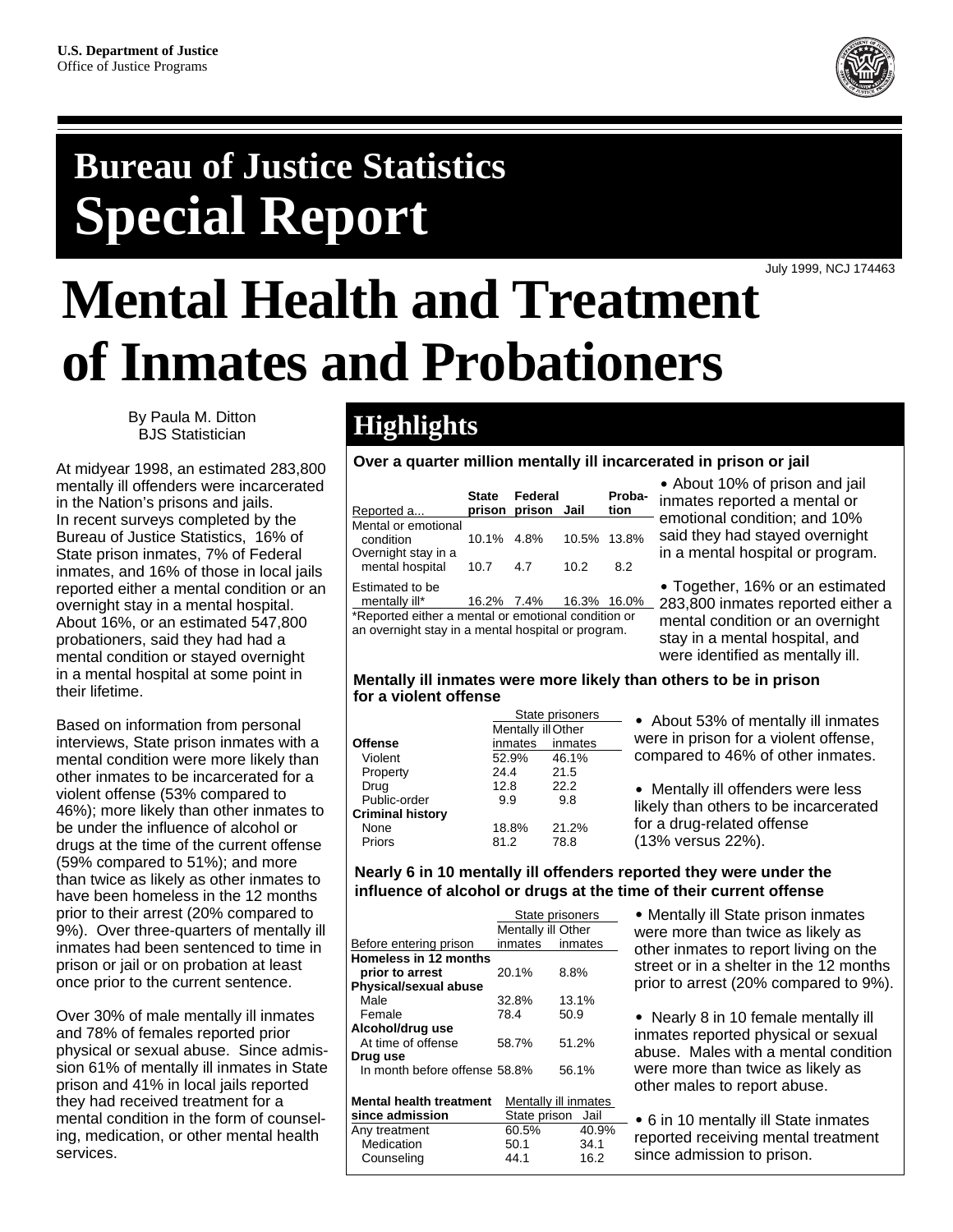| Survey items used to measure mental illness                                                                                                                                                                  |                    |  |
|--------------------------------------------------------------------------------------------------------------------------------------------------------------------------------------------------------------|--------------------|--|
| Do you have a mental or emotional condition?<br>(prison and jail inmates only)                                                                                                                               | ∃ Yes<br>⊐ No      |  |
| Have you ever been told by a mental health professional<br>such as a psychiatrist, psychologist, social worker, or<br>psychiatric nurse, that you had a mental or emotional disorder?<br>(probationers only) | ר Yes<br>∩ No      |  |
| Because of an emotional or mental problem, have you ever -<br>Taken a medication prescribed by a psychiatrist or other doctor?                                                                               |                    |  |
| Been admitted to a mental hospital, unit or treatment program<br>where you stayed overnight?                                                                                                                 | Yes<br>- 1<br>∩ No |  |
| Received counseling or therapy from a trained professional?                                                                                                                                                  | Yes<br>- No<br>П   |  |
| Received any other mental health services?                                                                                                                                                                   | Yes<br>N٥          |  |

#### **Prevalence of mental illness among correctional populations based on offender self reports**

The findings in this report are based on the 1997 Survey of Inmates in State or Federal Correctional Facilities, the 1996 Survey of Inmates in Local Jails, and the 1995 Survey of Adults on Probation. In each survey, offenders selected through nationally representative samples were asked a series of mental health related questions. Respondents were asked if they have a mental or emotional condition and whether they had ever received treatment for a mental or emotional problem, other than treatment related to drug or alcohol abuse. (See survey questions in the box above.)

#### **16% of State prisoners identified as mentally ill**

For this report, offenders were identified as mentally ill if they met one of the following two criteria: they reported a current mental or emotional condition, or they reported an overnight stay in a mental hospital or treatment program. An estimated 1 in 10 State prison inmates reported a current mental or emotional condition (table 1). A slightly larger percentage (11%) of State inmates said they had been admitted overnight to a mental hospital or treatment program at some point in their life. Overall, nearly a third of all inmates reported they had a current mental condition or they had received mental health service at some time.

| Previous studies of the prevalence of severe mental illness in prison or jail |                                          |               |  |  |
|-------------------------------------------------------------------------------|------------------------------------------|---------------|--|--|
| Study                                                                         | Sample                                   | Mentally ill* |  |  |
| Guy, Platt, Zwerling,<br>and Bullock (1985)                                   | Philadelphia jail<br>pretrial admissions | 16%           |  |  |
| Teplin (1990)                                                                 | Cook County jail<br>admissions (males)   | 10%           |  |  |
| Steadman, Fabisiak, Dvoskin,<br>and Holohean (1987)                           | New York State<br>prisoners              | 8%            |  |  |
| *Generally includes schizonbrenia binolar disorder and major depression       |                                          |               |  |  |

\*Generally includes schizophrenia, bipolar disorder, and major depression. See individual studies for variations in definition.

**Table 1. Measures of mental illness among State prison inmates, 1997**

|                                                                                                          | State prison inmates<br>Percent | Cumu-<br>lative<br>percent |
|----------------------------------------------------------------------------------------------------------|---------------------------------|----------------------------|
| Reported a mental<br>or emotional condition                                                              |                                 | 10.1% 10.1%                |
| Because of a mental<br>or emotional problem,<br>inmate had —<br>Been admitted to<br>a hospital overnight |                                 | 10.7% 16.2%                |
| Taken a prescribed<br>medication                                                                         | 18.9                            | 23.9                       |
| Received professional<br>counseling or therapy                                                           | 21.8                            | 29.7                       |
| Received other<br>mental health services                                                                 | 33                              | 30.2                       |

To take into account underreporting of current mental or emotional problems, past admission to a mental hospital was included as a measure of mental illness. Overall, 16% of State prisoners met these criteria, including 10% who reported a current mental condition and an additional 6% who said they did not have a mental condition but had stayed overnight in a mental hospital, unit, or treatment program.

Previously estimated rates of mental illness among incarcerated populations vary, depending on the methodology of the study, the institution, and the definition of mental illness. Estimates range from 8% to 16% among studies with more rigorous scientific methods, including random sampling and a standardized assessment or psychological testing. (See the box on this page.)

Past estimates of the rate of mental illness among incarcerated populations are higher than those for the U.S. general population. Among a sample of male jail detainees in Cook County (Chicago), Teplin found 9.5% had experienced a severe mental disorder (schizophrenia, mania, or major depression) at some point in their life, compared to 4.4% of males in the U.S. general population. The Epidemiologic Catchment Area program found that 6.7% of prisoners had suffered from schizophrenia at some point, compared to 1.4% of the U.S. household population (Robins and Regier).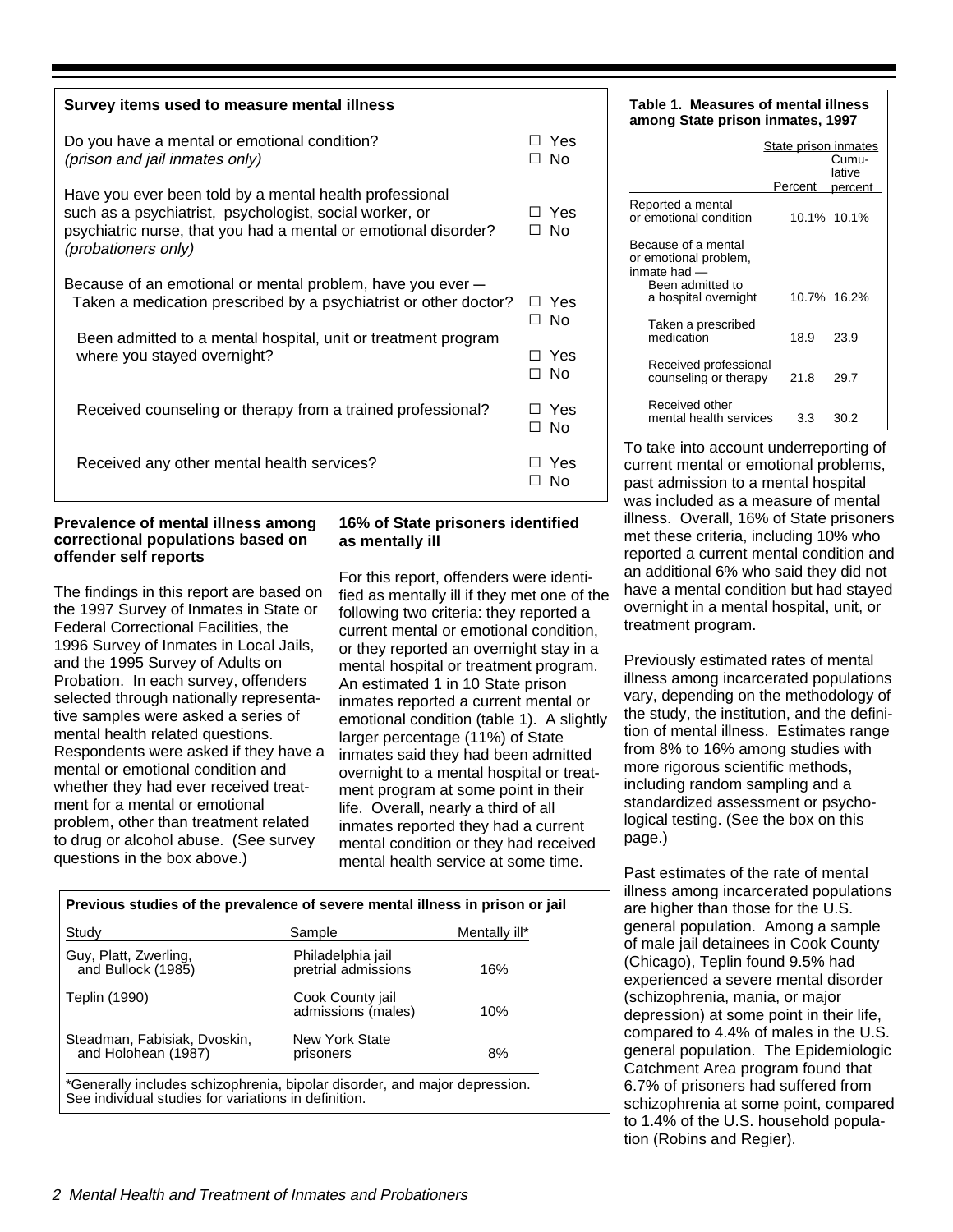#### **283,800 mentally ill in prison or jail; 547,800 on probation**

Using the same criteria described for State prison inmates, 16% of offenders in local jails or on probation and 7% of inmates in Federal prisons were identified as mentally ill in recently completed BJS surveys (table 2). Probationers were somewhat less likely than inmates in State prisons or local jails to report an overnight stay in a mental hospital or treatment program but more likely to report a mental or emotional problem. Federal inmates had lower rates on both measures.

Assuming these rates have not changed since the surveys were conducted, an estimated 283,800 inmates in prison or jail were mentally ill as of June 30, 1998 (table 3). State prisons held an estimated 179,200 mentally ill offenders; Federal prisons held 7,900; and local jails, 96,700. Of those on probation at yearend 1998, an estimated 547,800 were mentally ill.

#### **White inmates more likely than blacks or Hispanics to report a mental illness**

Nearly a quarter of white State prison and local jail inmates and a fifth of white offenders on probation were identified as mentally ill (table 4). The rate of mental illness among black and Hispanic inmates and probationers was much lower. Among black offenders,

14% of those in State prison and local jails, and 10% of those on probation were identified as mentally ill. About 11% of Hispanic State prison and local jail inmates, and 9% of Hispanic offenders on probation had a mental illness.

Black and Hispanic inmates in Federal prison were half as likely as white inmates to report a mental illness. About 6% of black inmates and 4% of Hispanic inmates reported a mental condition or an overnight stay in a mental hospital, compared to 12% of white Federal prison inmates.

The prevalence of mental illness also varied by gender, with females reporting a higher rate of mental illness than males. Nearly 24% of female State prison and local jail inmates, and 22% of female probationers were identified as mentally ill, compared to 16% of male State prison and jail inmates and 15% of male probationers.

#### **Offender mental illness highest among the middle-aged**

Offenders between ages 45 and 54 were the most likely to be identified as mentally ill. About 20% of State prisoners, 10% of Federal prisoners, 23% of jail inmates, and 21% of probationers between ages 45 and 54 had a mental illness, compared to 14% of State inmates, 7% of Federal inmates, 13% of jail inmates, and 14% of probationers age 24 or younger.

The highest rates of mental illness were among white females in State prison. An estimated 29% of white females, 20% of black females, and 22% of Hispanic females in State prison were identified as mentally ill. Nearly 4 in 10 white female inmates age 24 or younger were mentally ill.

|               | Percent of females in State       |       |          |  |
|---------------|-----------------------------------|-------|----------|--|
|               | prison identified as mentally ill |       |          |  |
| Aae           | White                             | Black | Hispanic |  |
| Total         | 29%                               | 20%   | 22%      |  |
| 24 or younger | 37                                | 17    | 23       |  |
| 25-34         | 23                                | 20    | 21       |  |
| 35 or older   | 33                                | 21    | 23       |  |
|               |                                   |       |          |  |

#### **Table 2. Mental health status of inmates and probationers**

|                                                                                                        | State prison<br>inmates, 1997 | Federal prison Jail inmates, Probationers,<br>inmates, 1997 | 1996  | 1995  |
|--------------------------------------------------------------------------------------------------------|-------------------------------|-------------------------------------------------------------|-------|-------|
| Identified as mentally ill*                                                                            | 16.2%                         | 7.4%                                                        | 16.3% | 16.0% |
| Reported a mental<br>or emotional condition                                                            | 10.1                          | 4.8                                                         | 10.5  | 13.8  |
| Admitted overnight to a mental<br>hospital or treatment program                                        | 10.7                          | 4.7                                                         | 10.2  | 8.2   |
| *Reported either a mental condition or an overnight stay in a mental hospital<br>or treatment program. |                               |                                                             |       |       |

#### **Table 3. Estimated number of mentally ill inmates and probationers, 1998**

|                                             | Estimated number of offenders* |                   |               |           |
|---------------------------------------------|--------------------------------|-------------------|---------------|-----------|
|                                             | State<br>prison                | Federal<br>prison | Local<br>iail | Probation |
| Identified as mentally ill                  | 179.200                        | 7.900             | 96.700        | 547.800   |
| Reported a mental or<br>emotional condition | 111,300                        | 5.200             | 62.100        | 473.000   |
| Admitted overnight<br>to a mental hospital  | 118.300                        | 5.000             | 60.500        | 281,200   |

Based on midyear 1998 counts from the National Prisoner Statistics and Annual Survey of Jails and preliminary yearend 1998 counts from the Annual Probation Survey.

#### **Table 4. Inmates and probationers identified as mentally ill, by gender, race/Hispanic origin, and age**

|                      | Percent identified as mentally ill |         |         |         |
|----------------------|------------------------------------|---------|---------|---------|
| Offender             | State                              | Federal | Jail    | Proba-  |
| characteristic       | inmates                            | inmates | inmates | tioners |
| Gender               |                                    |         |         |         |
| Male                 | 15.8%                              | 7.0%    | 15.6%   | 14.7%   |
| Female               | 23.6                               | 12.5    | 22.7    | 21.7    |
| Race/Hispanic origin |                                    |         |         |         |
| White*               | 22.6%                              | 11.8%   | 21.7%   | 19.6%   |
| Black*               | 13.5                               | 5.6     | 13.7    | 10.4    |
| Hispanic             | 11.0                               | 4.1     | 11.1    | 9.0     |
| Age                  |                                    |         |         |         |
| 24 or younger        | 14.4%                              | 6.6%    | 13.3%   | 13.8%   |
| 25 34                | 14.8                               | 5.9     | 15.7    | 13.8    |
| 35 44                | 18.4                               | 7.5     | 19.3    | 19.8    |
| 45-54                | 19.7                               | 10.3    | 22.7    | 21.1    |
| 55 or older          | 15.6                               | 8.9     | 20.4    | 16.0    |
| *Excludes Hispanics. |                                    |         |         |         |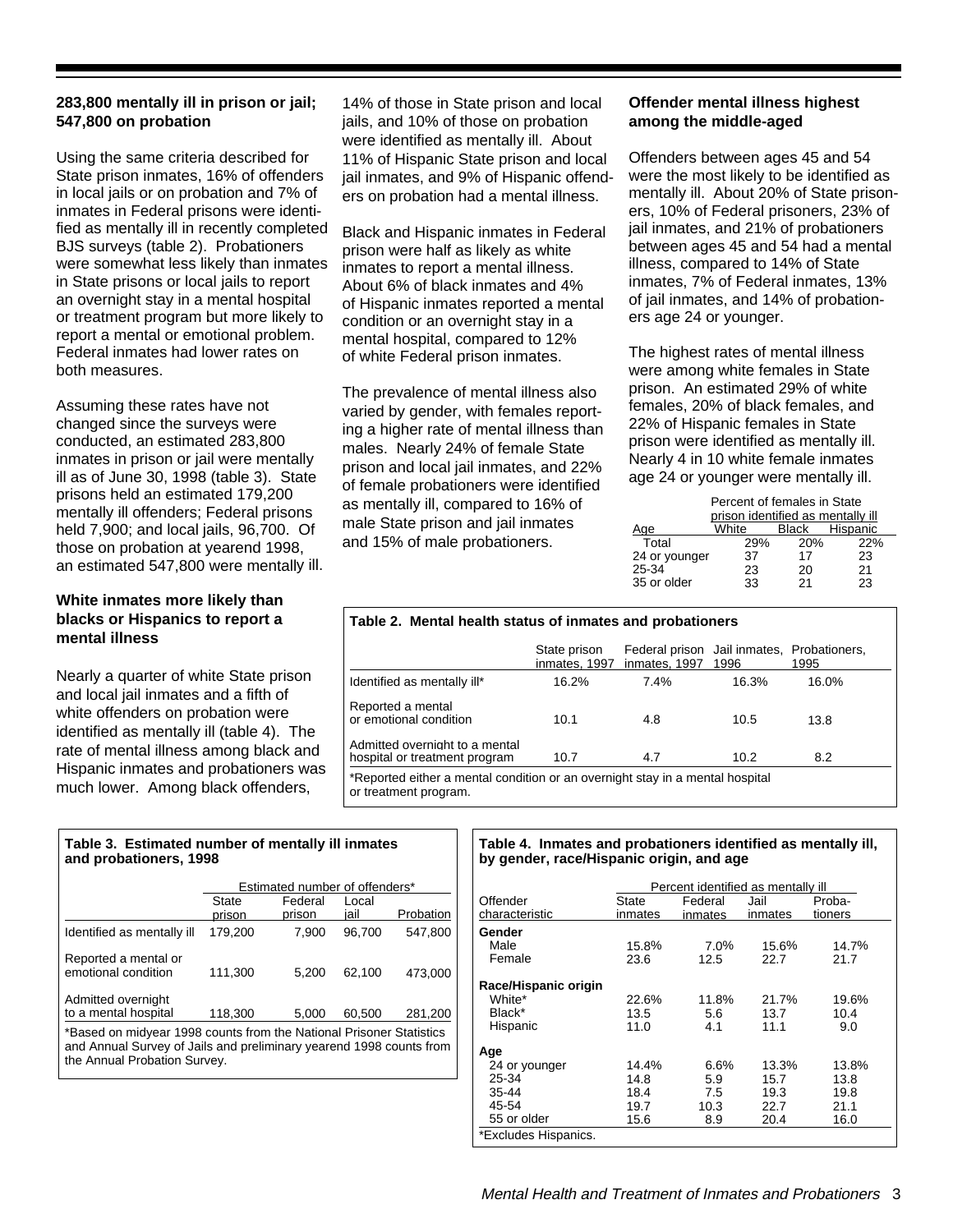#### **Mentally ill more likely than other offenders to have committed a violent offense**

Fifty-three percent of mentally ill State prisoners, compared to 46% of other State prisoners, were incarcerated for a violent crime (table 5). Approximately 13% of the mentally ill in State prison had committed murder; 12%, sexual assault; 13%, robbery; and 11%, assault. Among inmates in Federal prison, 33% of the mentally ill were incarcerated for a violent offense, compared to 13% of other Federal inmates. More than 1 in 5 mentally ill Federal prisoners had committed robbery (predominantly bank robbery). Among inmates in local jails, 30% of the mentally ill had committed a violent offense, compared to 26% of other jail inmates. An estimated 28% of mentally ill probationers and 18% of other probationers reported their current offense was a violent crime.

Nearly 1 in 5 violent offenders incarcerated or on probation were identified as mentally ill.

|                        | Percent mentally ill<br>among violent offenders |
|------------------------|-------------------------------------------------|
| State prison inmates   | 18.2%                                           |
| Federal prison inmates | 16.6                                            |
| Jail inmates           | 18.5                                            |
| <b>Probationers</b>    | 22.8                                            |

Unlike those in State prisons, the majority of mentally ill offenders in jail

#### **6 in 10 violent mentally ill State prisoners knew their victim**

Mentally ill inmates who were incarcerated for a violent offense were more likely to report that the victim of the offense was a woman, someone they knew, and under age 18. Nearly 61% of mentally ill State prison inmates who had committed a violent offense knew their victim. An estimated 16% had victimized a relative and 12% an intimate, such as a spouse, ex-spouse, boyfriend, or girlfriend.

More than half of the mentally ill reported that they had victimized a female during the current offense. An estimated 15% reported that their youngest victim was a child, age 12 or under, and 12% reported the victim to be between ages 13 and 17. A weapon was used by 44% of the violent State prisoners who were mentally ill.

or on probation had committed a property or public-order offense. Almost a third of mentally ill offenders in jail and on probation had committed a property offense, and a quarter had committed a public-order offense.

Mentally ill offenders were less likely than other inmates to be incarcerated

#### **Victim characteristics and use of weapon, by mental health status of violent State prisoners**

|                                                     | Mentally |         |
|-----------------------------------------------------|----------|---------|
|                                                     | ill      | Other   |
|                                                     | inmates  | inmates |
| Gender of victim(s)                                 |          |         |
| Male                                                | 44.3%    | 51.5%   |
| Female                                              | 44.0     | 37.5    |
| Both males and females                              | 11.7     | 10.9    |
|                                                     |          |         |
| Age of youngest victim                              |          |         |
| 12 or younger                                       | 15.4%    | 10.2%   |
| $13 - 17$                                           | 11.6     | 11.0    |
| 18-24                                               | 17.3     | 20.7    |
| 25-34                                               | 25.7     | 30.9    |
| 35-54                                               | 23.8     | 22.8    |
| 55 or older                                         | 6.2      | 4.3     |
|                                                     |          |         |
| Victim-offender relationship                        |          |         |
| Knew victim <sup>a</sup>                            | 60.8%    | 52.1%   |
| Relative                                            | 15.6     | 10.3    |
| Intimate <sup>b</sup>                               | 11.6     | 8.6     |
| Friend/acquaintance                                 | 29.8     | 27.7    |
| Other <sup>c</sup>                                  | 6.5      | 6.9     |
| Knew none of victims                                | 39.1     | 47.9    |
|                                                     |          |         |
| Use of weapon                                       |          |         |
| Yes                                                 | 44.0%    | 41.9%   |
| Nο                                                  | 56.0     | 58.1    |
| <sup>a</sup> More than one victim may have been     |          |         |
| reported.                                           |          |         |
| <sup>b</sup> Includes spouse, ex-spouse, boyfriend, |          |         |
| girlfriend, ex-boyfriend, and ex-girlfriend.        |          |         |
| <sup>c</sup> Includes those known by sight only.    |          |         |
|                                                     |          |         |

for a drug offense. About 13% of mentally ill inmates and 22% of other inmates in State prison were incarcerated for a drug offense. In Federal prison, where the majority of inmates are incarcerated for a drug offense, 40% of those identified as mentally ill and 64% of other Federal inmates were in prison for a drug-related crime.

#### **Table 5. Most serious current offense of inmates and probationers, by mental health status**

|                              | State prison |         | Federal prison |         | Local jail   |         |                           | Probation |
|------------------------------|--------------|---------|----------------|---------|--------------|---------|---------------------------|-----------|
|                              | Mentally ill | Other   | Mentally ill   | Other   | Mentally ill | Other   | Mentally ill              | Other     |
| Most serious offense         | inmates      | inmates | inmates        | inmates | inmates      | inmates | probationers probationers |           |
| All offenses                 | 100.0%       | 100.0%  | 100.0%         | 100.0%  | 100.0%       | 100.0%  | 100.0%                    | 100.0%    |
| <b>Violent offenses</b>      | 52.9%        | 46.1%   | 33.1%          | 13.3%   | 29.9%        | 25.6%   | 28.4%                     | 18.4%     |
| Murder*                      | 13.2         | 11.4    | 1.9            | 1.4     | 3.5          | 2.7     | 0.5                       | 0.9       |
| Sexual assault               | 12.4         | 7.9     | 1.9            | 0.7     | 5.2          | 2.8     | 6.8                       | 4.1       |
| Robberv                      | 13.0         | 14.4    | 20.8           | 9.1     | 4.7          | 6.9     | 2.0                       | 1.4       |
| Assault                      | 10.9         | 9.0     | 3.8            | 1.1     | 14.4         | 11.0    | 14.0                      | 10.5      |
| <b>Property offenses</b>     | 24.4%        | 21.5%   | 8.7%           | 6.7%    | 31.3%        | 26.0%   | 30.4%                     | 28.5%     |
| Burglary                     | 12.1         | 10.5    | 1.0            | 0.3     | 9.1          | 7.4     | 6.4                       | 4.3       |
| Larcenv/theft                | 4.6          | 4.1     | 1.3            | 0.4     | 8.4          | 7.9     | 5.3                       | 8.8       |
| Fraud                        | 3.1          | 2.6     | 5.0            | 4.9     | 5.2          | 4.4     | 11.7                      | 9.2       |
| Drug offenses                | 12.8%        | 22.2%   | 40.4%          | 64.4%   | 15.2%        | 23.3%   | 16.1%                     | 20.7%     |
| Possession                   | 5.7          | 9.4     | 3.9            | 11.9    | 7.3          | 12.3    | 7.2                       | 11.0      |
| Trafficking                  | 6.6          | 12.2    | 35.7           | 46.6    | 7.0          | 9.6     | 6.7                       | 9.2       |
| <b>Public-order offenses</b> | 9.9%         | 9.8%    | 17.0%          | 14.6%   | 23.2%        | 24.6%   | 24.7%                     | 31.6%     |

\*Includes nonnegligent manslaughter.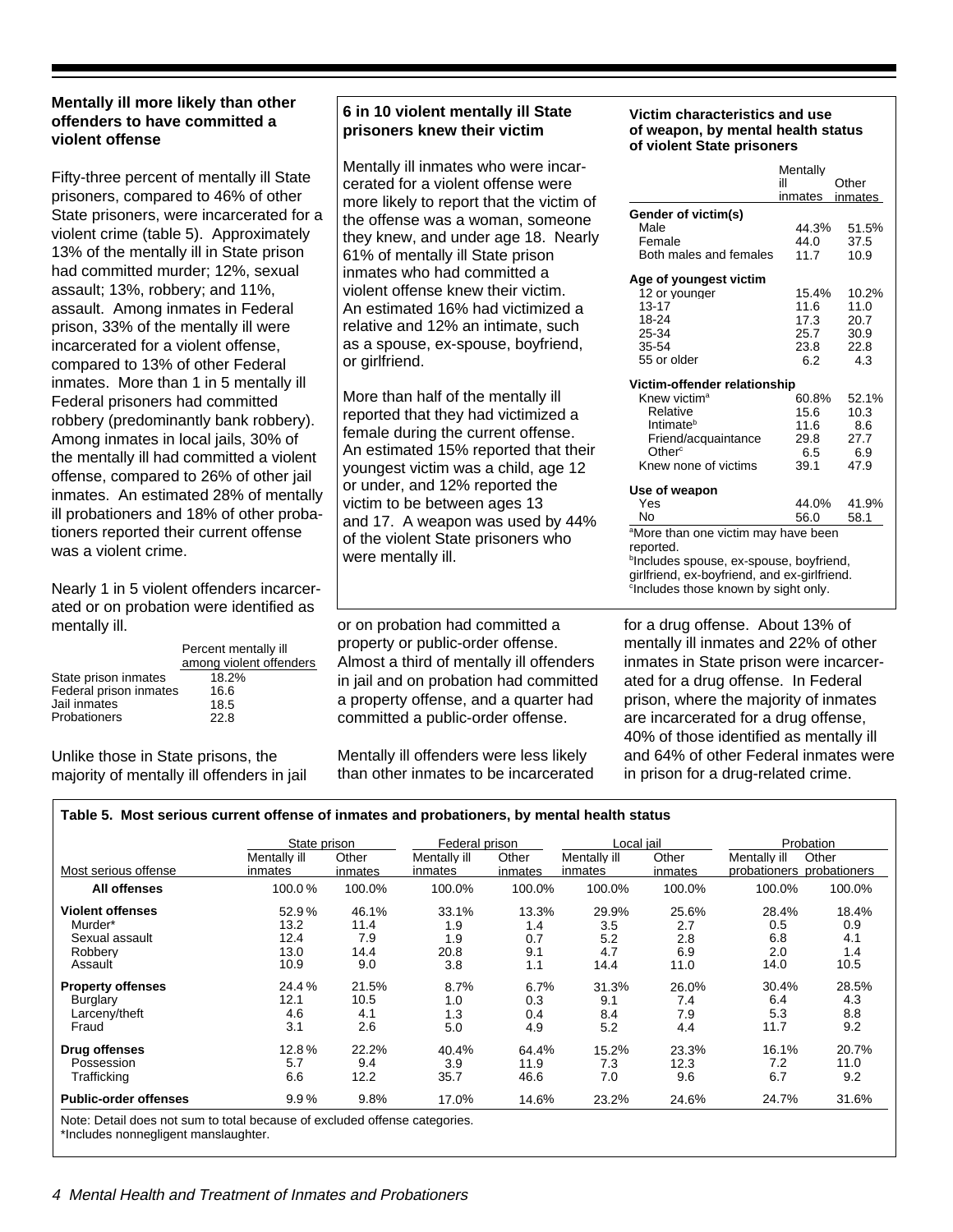#### **Half of mentally ill inmates reported 3 or more prior sentences**

Mentally ill inmates reported longer criminal histories than other inmates. Among the mentally ill 52% of State prisoners, 54% of jail inmates, and 49% of Federal inmates reported three or more prior sentences to probation or incarceration (table 6). Among other inmates, 42% of State prisoners and jail inmates and 28% of Federal inmates had three or more prior sentences. About 10% of mentally ill prison inmates and 13% of jail inmates reported 11 or more prior sentences.

#### **Mentally ill more likely than other inmates to be violent recidivists**

Among repeat offenders, 53% of mentally ill State inmates had a current or past sentence for a violent offense, compared to 45% of other inmates. Forty-six percent of mentally ill jail inmates and 32% of other jail inmates with a criminal history had a current or past sentence or current charge for a violent crime. Among Federal prisoners with a prior sentence, the mentally ill (44%) were twice as likely as other inmates (22%) to have a current or prior sentence for a violent offense.

Although offenders on probation had shorter criminal histories, nearly 3 in 10 of the mentally ill were recidivists with a current or past sentence for violence.

|                         | Probationers |       |  |  |  |
|-------------------------|--------------|-------|--|--|--|
|                         | Mentally ill | Other |  |  |  |
| <b>Criminal history</b> |              |       |  |  |  |
| None                    | 43.4%        | 54.1% |  |  |  |
| Priors                  | 56.6         | 45.9  |  |  |  |
| Violent recidivists     | 29.1         | 17.1  |  |  |  |
| Other recidivists       | 27.6         | 28 R  |  |  |  |

#### **Homelessness more prevalent among mentally ill offenders**

Mentally ill offenders reported high rates of homelessness, unemployment, alcohol and drug use, and physical and sexual abuse prior to their current incarceration. During the year preceding their arrest, 30% of mentally ill inmates in jail and 20% of those in State or Federal prison reported a period of homelessness, when they were living either on the street or in a

shelter (table 7). About 9% of other State prison inmates, 3% of other Federal inmates and 17% of other jail inmates reported a period a homelessness in the year prior to their arrest.

Fewer inmates reported they were homeless at the time of arrest. About 4% of mentally ill State and Federal prison inmates and 7% of jail inmates reported they were living on the street or in a shelter when arrested for their current offense. These rates were at least double those for inmates who were not mentally ill.

#### **About 4 in 10 inmates with a mental condition unemployed before arrest**

Mentally ill offenders were less likely than others to report they were working in the month before arrest. About 38% of mentally ill State and Federal prison inmates and 47% of mentally ill jail inmates were not employed in the month before arrest, while 30% of other State inmates, 28% of other Federal inmates, and 33% of other jail inmates were unemployed.

An estimated 30% of mentally ill and 13% of other inmates in State prison received some type of financial support from government agencies prior to their arrest. More than 15% of the mentally ill received welfare, 17% supplemental security income or other pension, and 3% compensation payments, such as unemployment or workman's compensation.

#### 11 or more 10.0 5.3 9.7 2.2 13.2 7.8 6 to 10 15.6 11.6 15.4 7.3 17.6 14.6 3 to 5 26.3 25.5 23.6 18.9 23.5 19.7 2 13.8 17.0 12.9 14.7 10.1 11.5 1 15.5 19.4 14.0 18.2 14.7 17.9 0 18.8% 21.2% 24.3% 38.8% 21.0% 28.4% **incarceration sentences Number of prior probation/** Other recidivists 27.8 33.8 32.0 39.6 33.0 40.0 Violent recidivists 53.4 44.9 43.7 21.6 46.0 31.6 Priors 81.2 78.8 75.7 61.2 79.0 71.6 None 18.8% 21.2% 24.3% 38.8% 21.0% 28.4% **Criminal history** inmates inmates inmates inmates inmates inmates Mentally ill Other Mentally ill Other Mentally ill Other State prison Federal prison Local jail **Table 6. Criminal history of inmates, by mental health status**

#### **Table 7. Homelessness, employment, and sources of income of inmates, by mental health status**

|                                                                                              | State prison |         | Federal prison |         | Local iail   |        |
|----------------------------------------------------------------------------------------------|--------------|---------|----------------|---------|--------------|--------|
|                                                                                              | Mentally ill | Other   | Mentally ill   | Other   | Mentally ill | Other  |
|                                                                                              | inmates      | inmates | inmates        | inmates | inmates      | inmate |
| <b>Homeless</b>                                                                              |              |         |                |         |              |        |
| In year before arrest                                                                        | 20.1%        | 8.8%    | 18.6%          | 3.2%    | 30.3%        | 17.3%  |
| At time of arrest                                                                            | 3.9          | 1.2     | 3.9            | 0.3     | 6.9          | 2.9    |
| <b>Employed in month</b>                                                                     |              |         |                |         |              |        |
| before arrest                                                                                |              |         |                |         |              |        |
| Yes                                                                                          | 61.2%        | 69.6%   | 62.3%          | 72.5%   | 52.9%        | 66.6%  |
| No                                                                                           | 38.8         | 30.4    | 37.7           | 27.5    | 47.1         | 33.4   |
| Sources of income <sup>a</sup>                                                               |              |         |                |         |              |        |
| Wages                                                                                        | 56.7%        | 65.6%   | 54.0%          | 66.4%   | 62.9%        | 77.1%  |
| Family/friends                                                                               | 22.0         | 17.7    | 20.1           | 12.3    | 19.7         | 15.4   |
| Illegal sources                                                                              | 23.4         | 27.0    | 22.5           | 28.8    | 19.4         | 14.4   |
| Welfare                                                                                      | 15.4         | 7.8     | 13.7           | 3.9     | 21.9         | 12.3   |
| Pension <sup>b</sup>                                                                         | 17.3         | 4.1     | 16.5           | 3.7     | 18.4         | 4.9    |
| Compensation payments                                                                        | 3.1          | 1.9     | 4.7            | 1.8     | 3.0          | 2.1    |
| <sup>a</sup> Detail sums to more than 100% because offenders may have reported more than one |              |         |                |         |              |        |

Detail sums to more than 100% because offenders may have reported more than one source of income. For prisoners detail includes any income received in the month prior to arrest. For jail inmates, detail includes any income received in the year prior to arrest. **hincludes Supplemental Security Income, Social Security, or other pension.**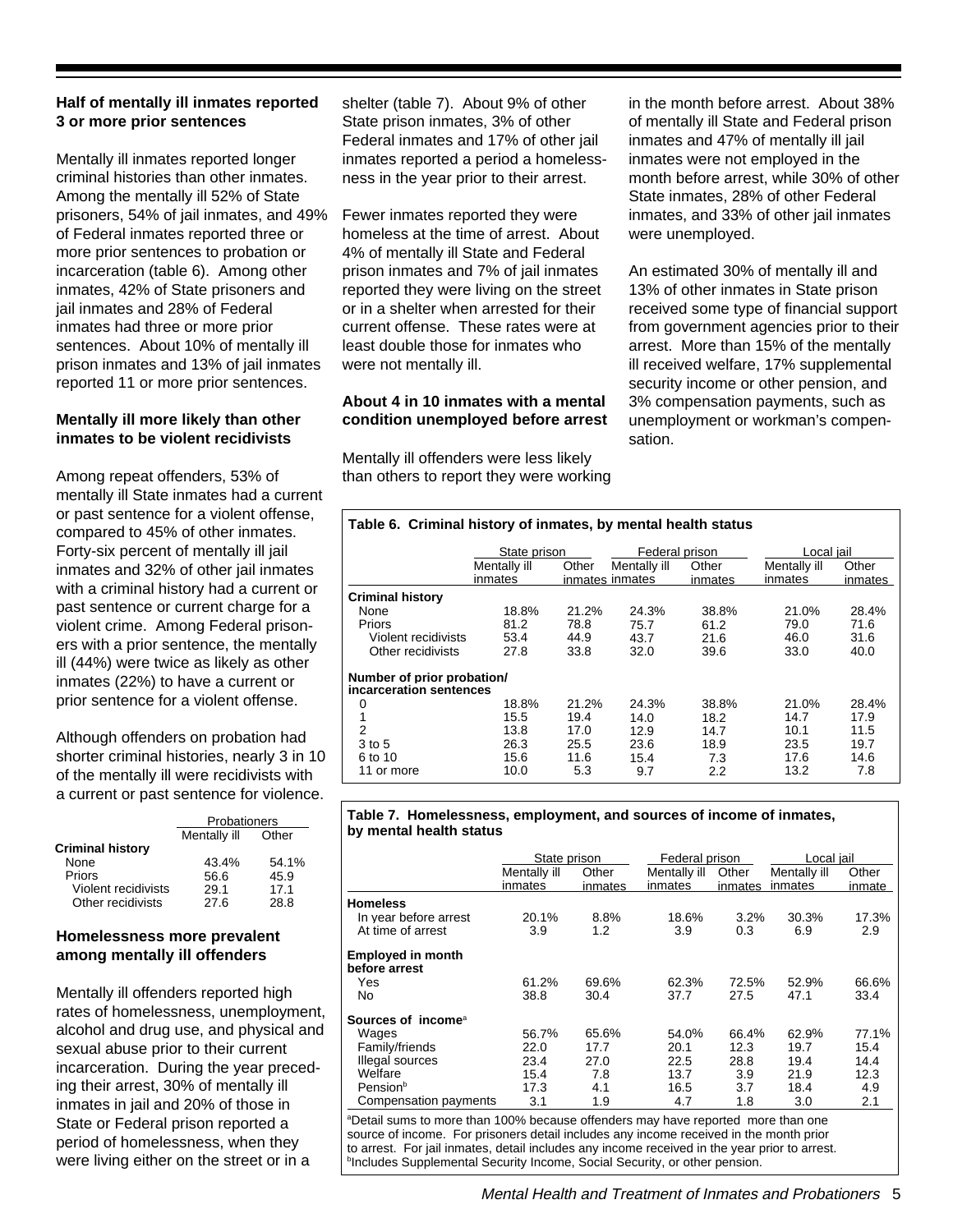Over half of mentally ill prison and jail inmates reported wages as their source of income prior to arrest, 23% of prison inmates and 20% of jail inmates reported income from illegal sources.

Offenders on probation were asked about their current employment and sources of income in the past year. Over half of mentally ill probationers and three-quarters of other probationers were currently employed. An estimated 52% of mentally ill probationers and 27% of other probationers said they received income from government agencies in the past year.

|                                        | Probationers  |               |  |  |  |  |
|----------------------------------------|---------------|---------------|--|--|--|--|
|                                        | Mentally ill  | Other         |  |  |  |  |
| <b>Currently employed</b><br>Yes<br>Nο | 55.9%<br>44.1 | 75.9%<br>24.1 |  |  |  |  |
| Sources of income*                     |               |               |  |  |  |  |
| Wages                                  | 69.3%         | 86.8%         |  |  |  |  |
| Family/friends                         | 17.9          | 16.3          |  |  |  |  |
| Welfare                                | 26.4          | 15.5          |  |  |  |  |
| Pension                                | 24.5          | 7.6           |  |  |  |  |
| Compensation                           |               |               |  |  |  |  |
| pavments                               | 10.2          | 77            |  |  |  |  |

\*More than one source of income may have been reported.

#### **Family history of incarceration and alcohol or drug use prevalent among mentally ill**

Overall, 55% of mentally ill State prison inmates, 42% of Federal prisoners, 52% of jail inmates, and 40% of probationers reported a family member had been incarcerated at some point (table 8). About 47% of other State prison inmates, 39% of other Federal inmates, 45% of other jail inmates, and 34% of other probationers reported a history of family incarceration. Nearly a quarter of mentally ill State inmates said their father or mother had served time in prison or jail; 42% said a brother or sister had been incarcerated.

When compared with other inmates and probationers, the mentally ill also reported higher rates of alcohol and drug abuse by a parent or guardian while they were growing up. Approximately 4 in 10 mentally ill State prisoners, jail inmates, and probationers, and 1 in 3 Federal inmates reported their parent or guardian had abused alcohol

or drugs while they were growing up. About 42% reported alcohol abuse by a parent or guardian, and 13% reported drug abuse.

At some point while growing up, a quarter of mentally ill State prisoners and local jail inmates lived in a foster home, agency, or institution. One in six mentally ill probationers reported living in a foster home or institution for a period of time during their childhood.

#### **Mentally ill report high rates of past physical and sexual abuse**

Mentally ill male State prisoners were more than twice as likely as other males to report physical abuse prior to admission to prison (27% versus 11%) and nearly four times as likely to report prior sexual abuse (15% versus 4%, table 9). Among male inmates 25% of the mentally ill in Federal prisons or in jails reported prior physical abuse, compared to 5% of other male Federal inmates and 8% of other male jail inmates. Mentally ill male probationers

| Table 8. Family background of inmates and probationers. by mental health status            |                         |                       |                         |                       |                         |                       |                              |                       |
|--------------------------------------------------------------------------------------------|-------------------------|-----------------------|-------------------------|-----------------------|-------------------------|-----------------------|------------------------------|-----------------------|
|                                                                                            | State prison            |                       | Federal prison          |                       | Local jail              |                       | Probation                    |                       |
|                                                                                            | Mentally ill<br>inmates | Other<br>inmates      | Mentally ill<br>inmates | Other<br>inmates      | Mentally ill<br>inmates | Other<br>inmates      | Mentally ill<br>probationers | Other<br>probationers |
| Family member ever incarcerated<br>Parent<br>Brother/sister                                | 54.9%<br>23.4<br>41.8   | 46.5%<br>17.4<br>36.5 | 41.5%<br>13.4<br>29.5   | 38.5%<br>11.1<br>29.9 | 51.5%<br>23.7<br>36.2   | 45.1%<br>18.9<br>32.8 | 40.3%<br>19.6<br>25.7        | 34.0%<br>11.1<br>25.6 |
| While arowing up $-$<br>Ever lived in a foster home,<br>agency, or institution             | 26.1%                   | 12.2%                 | 18.6%                   | 5.8%                  | 24.1%                   | 11.5%                 | 15.9%                        | 6.5%                  |
| Parent or guardian abused<br>alcohol or drugs<br>Alcohol only<br>Drugs only<br><b>Both</b> | 30.6%<br>2.0<br>10.9    | 22.2%<br>1.8<br>5.7   | 24.6%<br>1.2<br>8.5     | 16.0%<br>0.8<br>2.8   | 29.3%<br>1.7<br>11.1    | 21.9%<br>1.2<br>6.1   | 32.4%<br>1.0<br>9.0          | 19.2%<br>0.4<br>2.4   |

#### **Table 9. Prior physical or sexual abuse of inmates and probationers, by mental health status**

|                              | State prison |         | Federal prison |         | Local jail   |         |              | Probation    |
|------------------------------|--------------|---------|----------------|---------|--------------|---------|--------------|--------------|
| Reported by offender         | Mentally ill | Other   | Mentally ill   | Other   | Mentally ill | Other   | Mentally ill | Other        |
|                              | inmates      | inmates | inmates        | inmates | inmates      | inmates | probationers | probationers |
| Ever abused before admission | 36.9%        | 15.2%   | 34.1%          | 7.6%    | 36.5%        | 12.5%   | 38.8%        | 12.1%        |
| Male                         | 32.8         | 13.1    | 30.0           | 5.5     | 30.7         | 9.6     | 31.0         | 6.5          |
| Female                       | 78.4         | 50.9    | 64.1           | 36.1    | 72.9         | 40.3    | 59.4         | 35.7         |
| Physically abused            | 31.0%        | 12.5%   | 27.5%          | $6.4\%$ | 30.0%        | 10.1%   | 28.1%        | 9.8%         |
| Male                         | 27.4         | 10.8    | 24.5           | 4.7     | 25.3         | 8.0     | 21.0         | 5.1          |
| Female                       | 67.6         | 40.2    | 50.0           | 29.4    | 59.8         | 30.8    | 46.7         | 29.7         |
| Sexually abused              | 19.0%        | 5.8%    | 15.6%          | 2.7%    | 23.5%        | 5.9%    | 21.9%        | 5.8%         |
| Male                         | 15.0         | 4.1     | 11.6           | 1.5     | 17.2         | 3.4     | 14.2         | 2.4          |
| Female                       | 58.9         | 33.1    | 45.0           | 19.3    | 63.4         | 29.6    | 42.3         | 19.9         |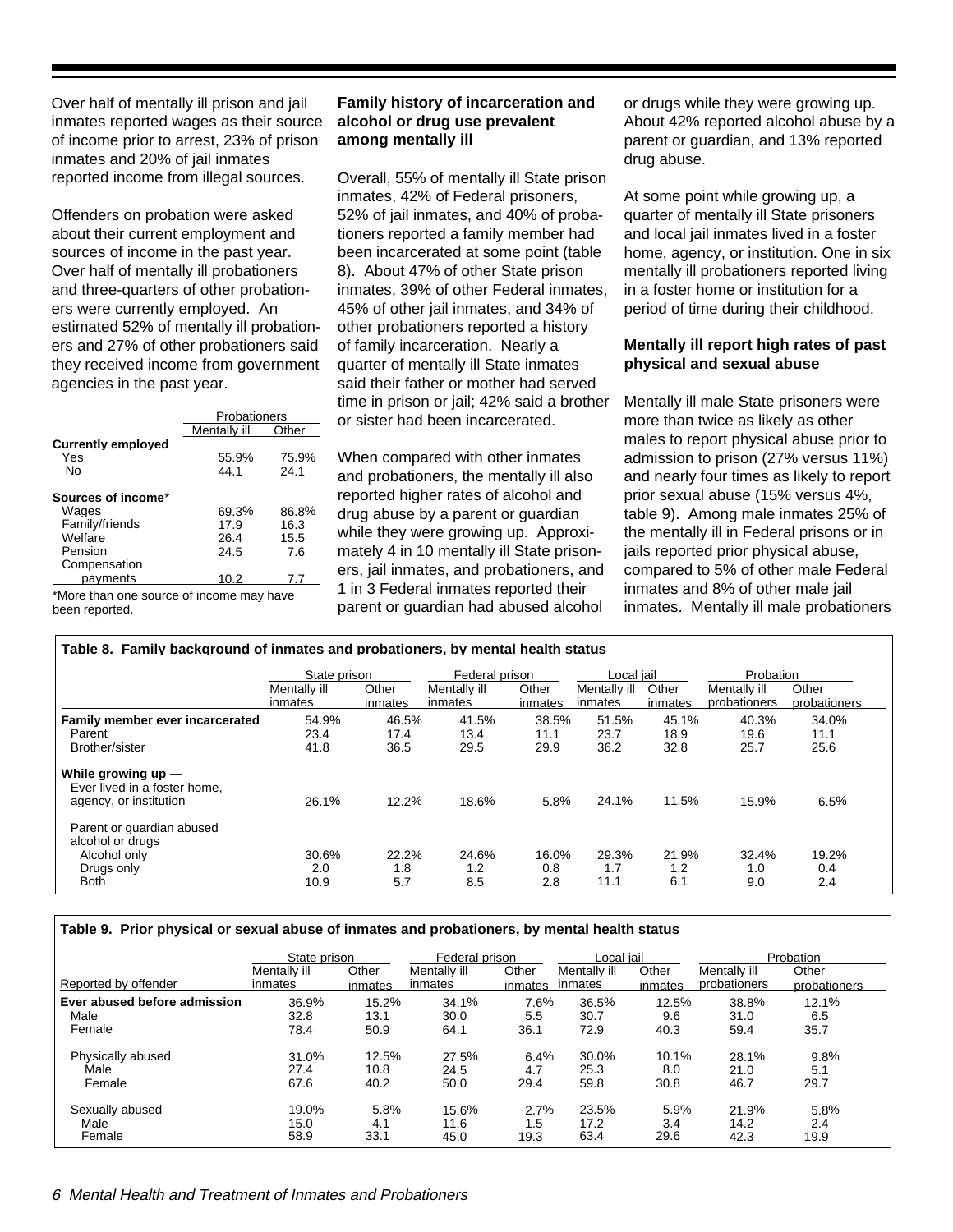#### **Table 10. Prior alcohol and drug use of inmates and probationers, by mental health status**

|                                                           | State prison            |                  |                         | Federal prison<br>Local iail |                         |                  | Probation     |                                    |  |
|-----------------------------------------------------------|-------------------------|------------------|-------------------------|------------------------------|-------------------------|------------------|---------------|------------------------------------|--|
| Alcohol/drug use<br>reported by offender                  | Mentally ill<br>inmates | Other<br>inmates | Mentally ill<br>inmates | Other<br>inmates             | Mentally ill<br>inmates | Other<br>inmates | Mentally ill  | Other<br>probationers probationers |  |
| Alcohol/drug use<br>At time of offense                    | 58.7%                   | 51.2%            | 46.5%                   | 33.0%                        | 64.6%                   | 56.5%            | 49.0%         | 46.4%                              |  |
| Drug use<br>In month before offense<br>At time of offense | 58.8%<br>36.9           | 56.1%<br>31.7    | 48.1 %<br>29.3          | 44.6%<br>21.9                | 57.6%<br>38.8           | 47.3%<br>30.4    | 39.5%<br>18.1 | 30.3%<br>12.6                      |  |
| Alcohol use<br>At time of offense                         | 42.7%                   | 36.0%            | 27.9 %                  | 19.8%                        | 44.3%                   | 36.0%            | 41.4%         | 39.7%                              |  |

were 4 times as likely as other probationers to report prior physical abuse (21% and 5%, respectively).

The rate of physical abuse reported by mentally ill female inmates was over twice that reported by males. Nearly 70% of female State prisoners, 50% of female Federal prisoners, 60% of female jail inmates, and 47% of female probationers reported a history of physical abuse.

Nearly 60% of female mentally ill State prisoners, 45% of female Federal prisoners, 63% of female jail inmates and 42% of female probationers reported prior sexual abuse.

#### **6 in 10 mentally ill State inmates under the influence of alcohol or drugs at time of offense**

Mentally ill inmates were more likely than others to be under the influence of alcohol or drugs while committing their

current offense. About 60% of mentally ill and 51% of other inmates in State prison were under the influence of alcohol or drugs at the time of their current offense (table 10). Rates of alcohol and drug use at the time of the offense were even higher among mentally ill jail inmates, where 65% of the mentally ill and 57% of other jail inmates were under the influence. Among probationers, 49% of the mentally ill and 46% of others reported alcohol or drug use at the time of the offense.

Like other inmates and probationers, the mentally ill were more often under the influence of alcohol than drugs at the time of the current offense. About 43% of mentally ill State prison inmates and 44% of jail inmates had been drinking when they committed their current offense. Thirty-six percent of other inmates in prison and jail reported they were drinking at the time of the offense.

#### **A third of mentally ill offenders alcohol dependent**

Based on the CAGE diagnostic instrument, 34% of mentally ill State prison inmates, 24% of Federal prisoners, 38% of jail inmates and 35% of mentally ill probationers exhibited a history alcohol dependence (table 11).

CAGE is an acronym for four questions used by the diagnostic instrument to assess alcohol dependence or abuse. Respondents are asked if they have ever attempted to (C)ut back on drinking; ever felt (A)nnoyance at others' criticism of their drinking; ever experienced feelings of (G)uilt about drinking; and ever needed a drink first thing in the morning as an (E)ye opener or to steady their nerves. A person's likelihood of alcohol abuse is assessed by the number of positive responses to these four questions. Clinical tests involving hospital admissions, found

**Table 11. Alcohol dependence and experiences of inmates and probationers while under the influence of alcohol, by mental health history**

|                                                                                                                                          | State prison            |                  | Federal prison          |                  | Local iail              |                  |                              | Probation             |
|------------------------------------------------------------------------------------------------------------------------------------------|-------------------------|------------------|-------------------------|------------------|-------------------------|------------------|------------------------------|-----------------------|
|                                                                                                                                          | Mentally ill<br>inmates | Other<br>inmates | Mentally ill<br>inmates | Other<br>inmates | Mentally ill<br>inmates | Other<br>inmates | Mentally ill<br>probationers | Other<br>Probationers |
| History of alcohol dependence*                                                                                                           | 34.4%                   | 22.4%            | 23.9%                   | 15.6%            | 37.9%                   | 24.3%            | 34.8%                        | 22.1%                 |
| Because of your drinking, have you ever -                                                                                                |                         |                  |                         |                  |                         |                  |                              |                       |
| Lost a job?                                                                                                                              | 16.7%                   | 9.0%             | 8.7%                    | 4.7%             | 18.0%                   | 10.3%            | 19.4%                        | 5.3%                  |
| Had job or school trouble<br>(such as demotion at work or<br>dropping out of school)?                                                    | 24.0                    | 13.8             | 15.4                    | 7.1              |                         |                  | 25.2                         | 10.5                  |
| Been arrested or held at a police<br>station?                                                                                            | 35.2                    | 28.3             | 30.7                    | 18.3             | 41.5                    | 30.7             | 45.7                         | 41.1                  |
| While drinking have you ever -<br>Gotten into a physical fight?                                                                          | 45.7%                   | 37.0%            | 36.4%                   | 21.7%            | 49.8%                   | 34.1%            | 43.9%                        | 30.3%                 |
| Had as much as a fifth of liquor<br>in 1 day, 20 drinks, 3 six-packs<br>of beer, or 3 bottles of wine?                                   | 48.8                    | 39.5             | 43.9                    | 29.2             | 52.9                    | 38.0             | 45.7                         | 33.7                  |
| --Not asked of jail inmates.<br>*Measured by 3 or more positive CAGE responses. For description of the CAGE diagnostic measure see text. |                         |                  |                         |                  |                         |                  |                              |                       |

Mental Health and Treatment of Inmates and Probationers 7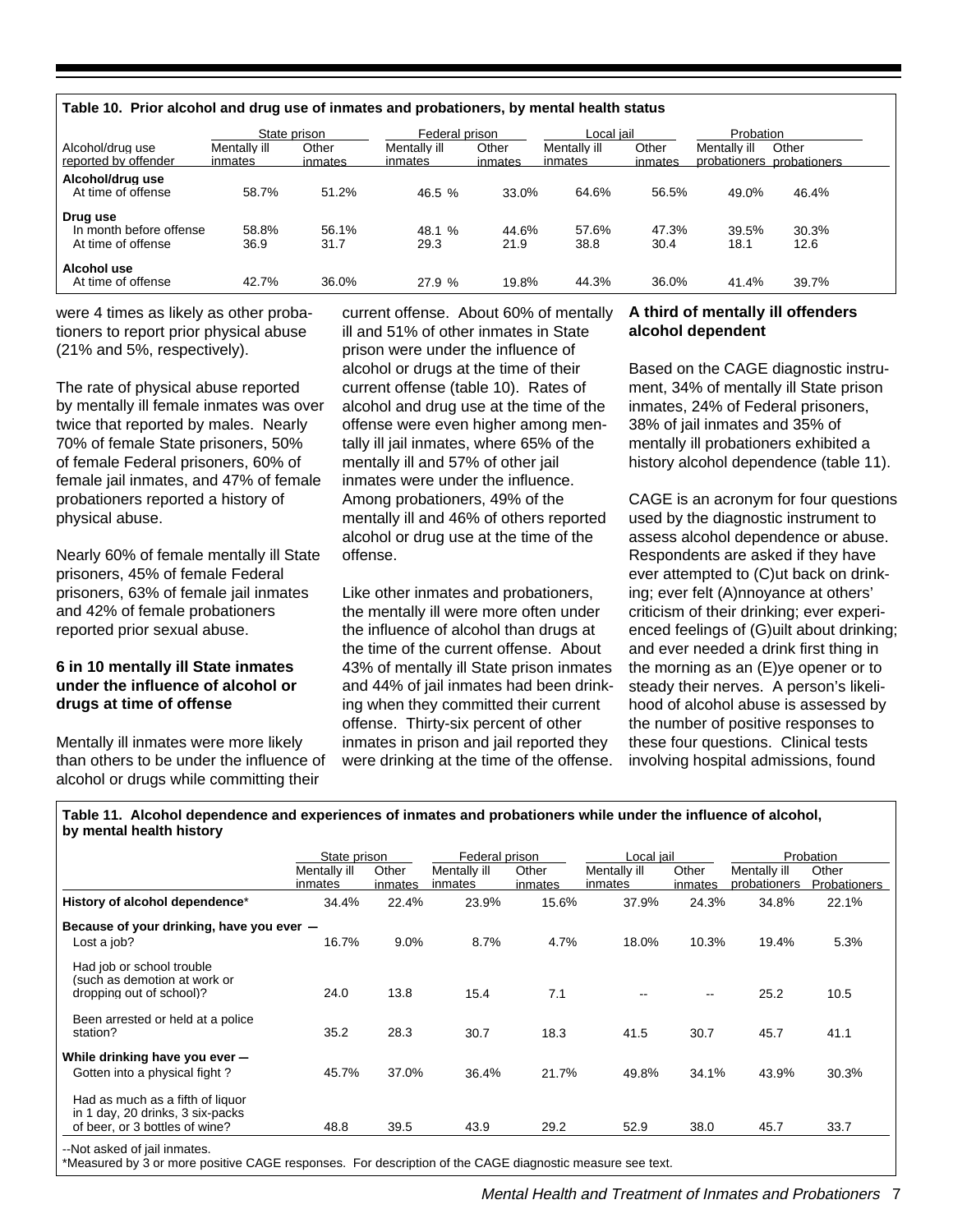three or more positive CAGE responses carried a .99 predictive value for alcohol abuse or dependence. (See Substance Abuse and Treatment, State and Federal Prisoners, 1997, BJS Special Report, NCJ 172871, for additional information on the CAGE instrument.)

Mentally ill inmates and probationers were more commonly alcohol dependent, reporting three or more positive CAGE responses. About 38% of mentally ill jail inmates reported signs of alcohol dependence, while 24% of other jail inmates reported signs of dependence. Among State prison inmates, 34% of the mentally ill and 22% of other inmates reported three or more positive responses.

#### **Mentally ill offenders report negative life experiences related to drinking**

In response to questions concerning their life experiences with alcohol, about 17% of mentally ill and 9% of other inmates in State prison said they had lost a job due to drinking. Among jail inmates with a mental condition, 18% had lost a job due to drinking, while 10% of other jail inmates reported losing a job. Nearly 20% of mentally ill probationers had lost a job; 5% of other probationers.

Amid other alcohol-related problems reported by the mentally ill, 35% of State prisoners had been arrested or held at a police station due to drinking, and 46% had gotten into a fight while drinking. Forty-nine percent of mentally ill State prison inmates, 44% of Federal inmates, 53% of jail inmates, and 46% of mentally ill probationers said they had consumed as much as a fifth of liquor (about 20 drinks) in 1 day.

Mentally ill jail inmates more often reported a prior stay in a detoxification unit for alcohol or drugs. An estimated 22% of the mentally ill in jail and 11% of other inmates reported they had been put in a detoxification unit.

#### **Table 12. Maximum sentence length and time served by inmates, by offense and mental health status**

|                      |                                              |         | Mean time served                                                              |                   |                    |                   |  |  |
|----------------------|----------------------------------------------|---------|-------------------------------------------------------------------------------|-------------------|--------------------|-------------------|--|--|
|                      | Mean maximum<br>sentence length <sup>a</sup> |         | Total time to be served<br>To date of interview<br>until release <sup>b</sup> |                   |                    |                   |  |  |
|                      |                                              |         |                                                                               |                   |                    |                   |  |  |
| Most serious         | Mentally ill                                 | Other   | Mentally ill                                                                  | Other             | Mentally ill       | Other             |  |  |
| offense              | inmates                                      | inmates | inmates                                                                       | inmates           | inmates            | inmates           |  |  |
| Local jail inmates   |                                              |         |                                                                               |                   |                    |                   |  |  |
| All offenses         | 20 mo                                        | 26 mo   | $6.5 \text{ mo}$                                                              | 6.7 mo            | 8.7 mo             | $10.7 \text{ mo}$ |  |  |
| Violent              | 30 mo                                        | 37 mo   | 8.8 mo                                                                        | $9.3 \text{ mo}$  | 14.7 mo            | 16.0 mo           |  |  |
| Property             | 26                                           | 26      | 5.3                                                                           | 8.0               | 7.4                | 11.6              |  |  |
| Drug                 | 18                                           | 25      | 8.9                                                                           | 8.4               | 8.6                | 13.5              |  |  |
| Public-order         | 8                                            | 20      | 5.0                                                                           | 3.3               | 7.0                | 5.7               |  |  |
| Other                | 10                                           | 8       | 8.4                                                                           | 1.6               | 10.0               | 5.3               |  |  |
| State prison inmates |                                              |         |                                                                               |                   |                    |                   |  |  |
| All offenses         | 171 mo                                       | 159 mo  | 54.4 mo                                                                       | $49.3 \text{ mo}$ | $103.4 \text{ mo}$ | 88.2 mo           |  |  |
| Violent              | 230 mo                                       | 225 mo  | 71.8 mo                                                                       | 69.7 mo           | 142.5 mo           | 130.7 mo          |  |  |
| Property             | 128                                          | 118     | 38.8                                                                          | 36.6              | 75.0               | 62.2              |  |  |
| Drug                 | 103                                          | 111     | 30.3                                                                          | 28.5              | 49.8               | 49.5              |  |  |
| Public-order         | 83                                           | 81      | 29.1                                                                          | 27.8              | 50.8               | 47.6              |  |  |
| Other                | 120                                          | 104     | 32.5                                                                          | 47.8              | 60.1               | 80.6              |  |  |

Note: Because data on sentence length and time served are restricted to persons in prison and jail, they overstate the average sentence and time to be served by those entering prison or jail. Persons with shorter sentences leave prison and jail more quickly, resulting in a longer average sentence among persons in the inmate samples.

a Based on the total maximum sentence for all consecutive sentences.

b Based on time served when interviewed plus time to be served

until the expected date of release.

#### **Mentally ill expected to serve 15 months longer than other inmates in prison**

Overall, mentally ill State prison inmates were sentenced to serve an average of 171 months in prison, or about 12 months longer than other offenders (table 12). On average, violent offenders with a mental illness were sentenced to 230 months (5 months longer than other violent inmates) and property offenders 128 months (10 months longer than other inmates).

Mentally ill jail inmates typically had sentences shorter than other jail inmates. On average, mentally ill inmates had a maximum sentence of 20 months, while other inmates an average of 26 months. Violent, drug, and property offenders identified as mentally ill had average sentences that were 6 to 12 months shorter than other offenders.

On average, mentally ill inmates in State prison are expected to serve more time in prison than other inmates. From the time of admission to prison to the time of the survey, mentally ill offenders had served on average 5 months longer than other offenders in State prison. Based on the time of admission to the time of expected release, mentally ill offenders expected to serve a total of 103 months in prison, 15 months longer than other offenders. The largest differences in time served were among violent and property offenders. The mentally ill expected to serve an average of at least 12 additional months for violent and property offenses.

Unlike State prisoners, mentally ill inmates in local jails expected to serve less time than inmates who are not mentally ill. Overall, both mentally ill jail inmates and other inmates had served about 6½ months from the time of admission to the time of the survey. On average, mentally ill inmates expected to serve a total of 9 months in jail prior to release; other inmates expected to serve about 11 months.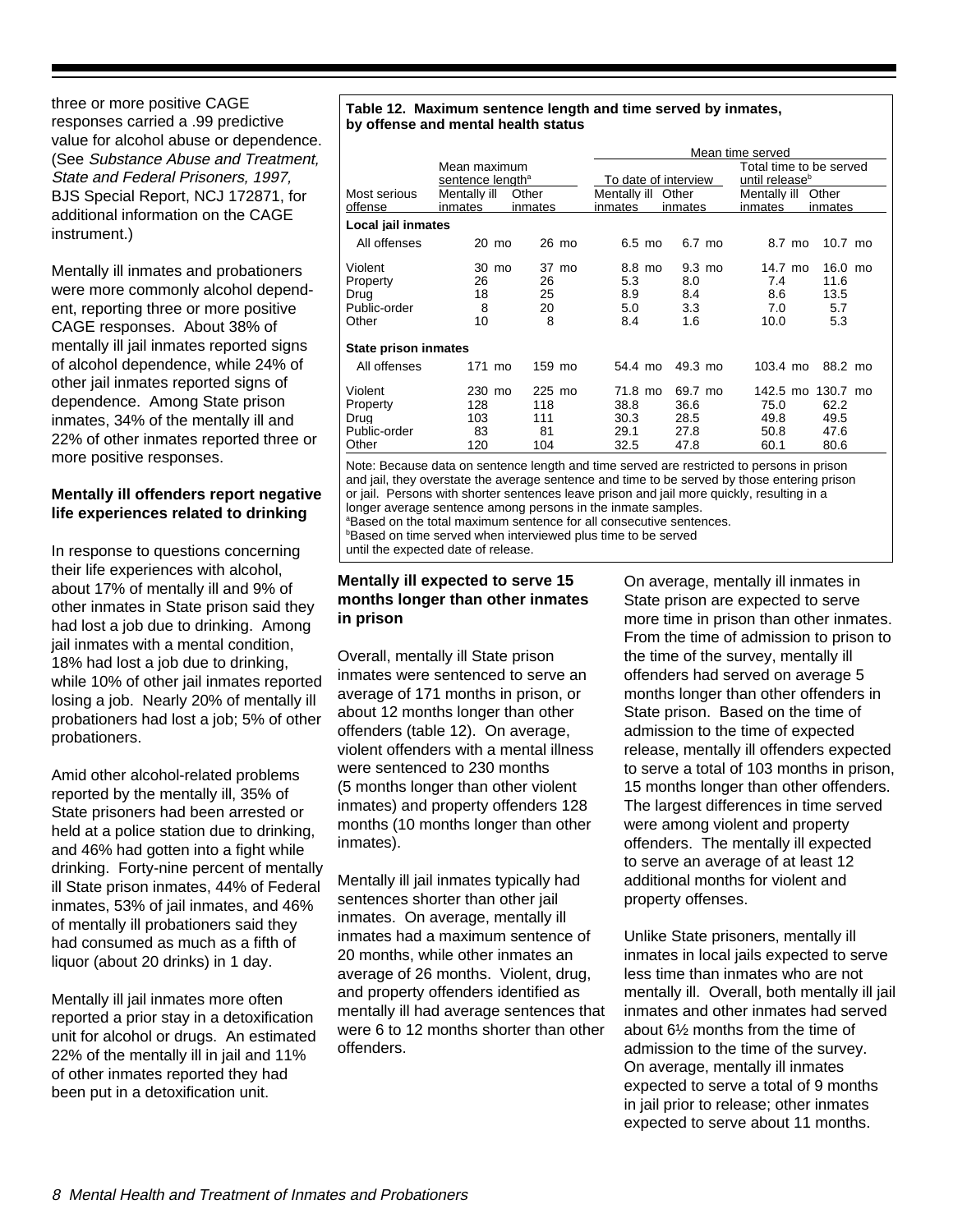#### **Disciplinary problems common among mentally ill inmates**

Mentally ill inmates in State or Federal prison, as well as those in jail, were more likely than others in those facilities to have been involved in a fight, or hit or punched since admission. Among State prisoners 36% of mentally ill inmates reported involvement in a fight, compared to 25% of other inmates (table 13). Mentally ill inmates in Federal prison were over twice as likely as others to report involvement in a fight (21% compared to 9%).

Twenty-four percent of mentally ill State prison inmates had been involved in two or more fights since admission, and 12% reported involvement in four or more fights. Among jail inmates 10% of the mentally ill had been involved in two or more fights, compared 6% of those not mentally ill.

Consistent with their more frequent involvement in fights, disciplinary problems were more common among mentally ill inmates than other inmates. More than 6 in 10 mentally ill State prison inmates had been formally charged with breaking prison rules since admission. About half of other inmates reported they had been charged with breaking the rules. Among Federal prison inmates 41% of the mentally ill had been charged with a rule violation, compared to 33% of inmates not identified as mentally ill.

#### **6 in 10 mentally ill received treatment while incarcerated**

An estimated 60% of the mentally ill in State and Federal prison received some form of mental health treatment during their current period of incarceration (table 14). Fifty percent said they had taken prescription medication; 44% had received counseling or therapy; and 24% had been admitted overnight to a mental hospital or treatment program.

Among jail inmates, 41% of those identified as mentally ill had received some form of mental health services

since admission. The majority of those receiving treatment (34%) had been given medication. Fewer jail inmates (16%) than State prisoners (44%) said they had received counseling or therapy since admission.

Just over half of mentally ill probationers had received treatment since their sentence to community supervision. Counseling was the most common form of treatment (44%), followed by medication (37%), and an overnight stay in a mental hospital or treatment program (12%).

When sentenced to probation, an offender may be required by the court or probation agency to meet various conditions of the sentence, such as maintaining employment, submitting to drug testing, or participating in treatment. An estimated 13% of probationers were required to seek mental health treatment as a condition of their sentence. Forty-three percent of those required to participate in treatment had done so by the time of the survey.

#### **Female mentally ill more likely than males to report treatment**

Nearly 70% of mentally ill females in State prison, 77% of those in Federal prison, and 56% in local jails received mental health services while incarcerated, while 60% of males in State prison, 57% in Federal prison, and 38% in local jails reported treatment.

White mentally ill inmates reported higher rates of treatment than black or Hispanic offenders. About 64% of white State prison inmates identified as mentally ill had received treatment, compared to 56% of black offenders and 60% of Hispanic offenders.

|                                                        | Percent of mentally ill receiv- |                            |                       |  |  |  |  |  |
|--------------------------------------------------------|---------------------------------|----------------------------|-----------------------|--|--|--|--|--|
|                                                        |                                 | ing mental health services |                       |  |  |  |  |  |
|                                                        | State<br>prison                 | Federal<br>prison          | Local<br>iail         |  |  |  |  |  |
| Gender<br>Male<br>Female                               | 59.9%<br>67.3                   | 57.4%<br>76.5              | 38.4%<br>56.2         |  |  |  |  |  |
| Race/<br>Hispanic origin<br>White<br>Black<br>Hispanic | 64.1%<br>56.4<br>59.9           | 65.4%<br>50.0<br>62.5      | 44.7%<br>34.2<br>40.6 |  |  |  |  |  |

#### **Table 13. Fights since admission and violation of prison or jail rules, by mental health status**

|                                                      | State prison |         | Federal prison |         | Local iail |         |  |
|------------------------------------------------------|--------------|---------|----------------|---------|------------|---------|--|
| Discipline problem                                   | Mentally ill | Other   | Mentally ill   | Other   | Mentally   | Other   |  |
| reported by inmate                                   | inmates      | inmates | inmates        | inmates | inmates    | inmates |  |
| Number of fights<br>since admission                  |              |         |                |         |            |         |  |
| None                                                 | 64.3%        | 75.6%   | 79.4%          | 90.9%   | 80.9%      | 86.7%   |  |
|                                                      | 11.4         | 9.6     | 11.6           | 5.2     | 9.4        | 7.0     |  |
| $2$ to $3$                                           | 12.8         | 7.8     | 5.2            | 2.5     | 7.0        | 4.1     |  |
| 4 or more                                            | 11.5         | 7.1     | 3.8            | 1.4     | 2.6        | 2.3     |  |
| <b>Charged with breaking</b><br>prison or jail rules | 62.2%        | 51.9%   | 41.2%          | 32.7%   | 24.5%      | 16.0%   |  |

#### **Table 14. Mental health treatment in prison or jail or on probation for those identified as mentally ill**

|                                                                                                             |                        | Percent of mentally ill offenders |               |           |  |
|-------------------------------------------------------------------------------------------------------------|------------------------|-----------------------------------|---------------|-----------|--|
|                                                                                                             | <b>State</b><br>prison | Federal<br>prison                 | Local<br>iail | Probation |  |
| Since admission, the offender had -<br>Been admitted overnight to a<br>mental hospital or treatment program | 23.6%                  | 24.0%                             | 9.3%          | $12.2\%$  |  |
| Taken a prescribed medication                                                                               | 50.1                   | 49.1                              | 34.1          | 36.5      |  |
| Received counseling or therapy                                                                              | 44.1                   | 45.6                              | 16.2          | 44.1      |  |
| Received any mental health service                                                                          | 60.5                   | 59.7                              | 40.9          | 56.0      |  |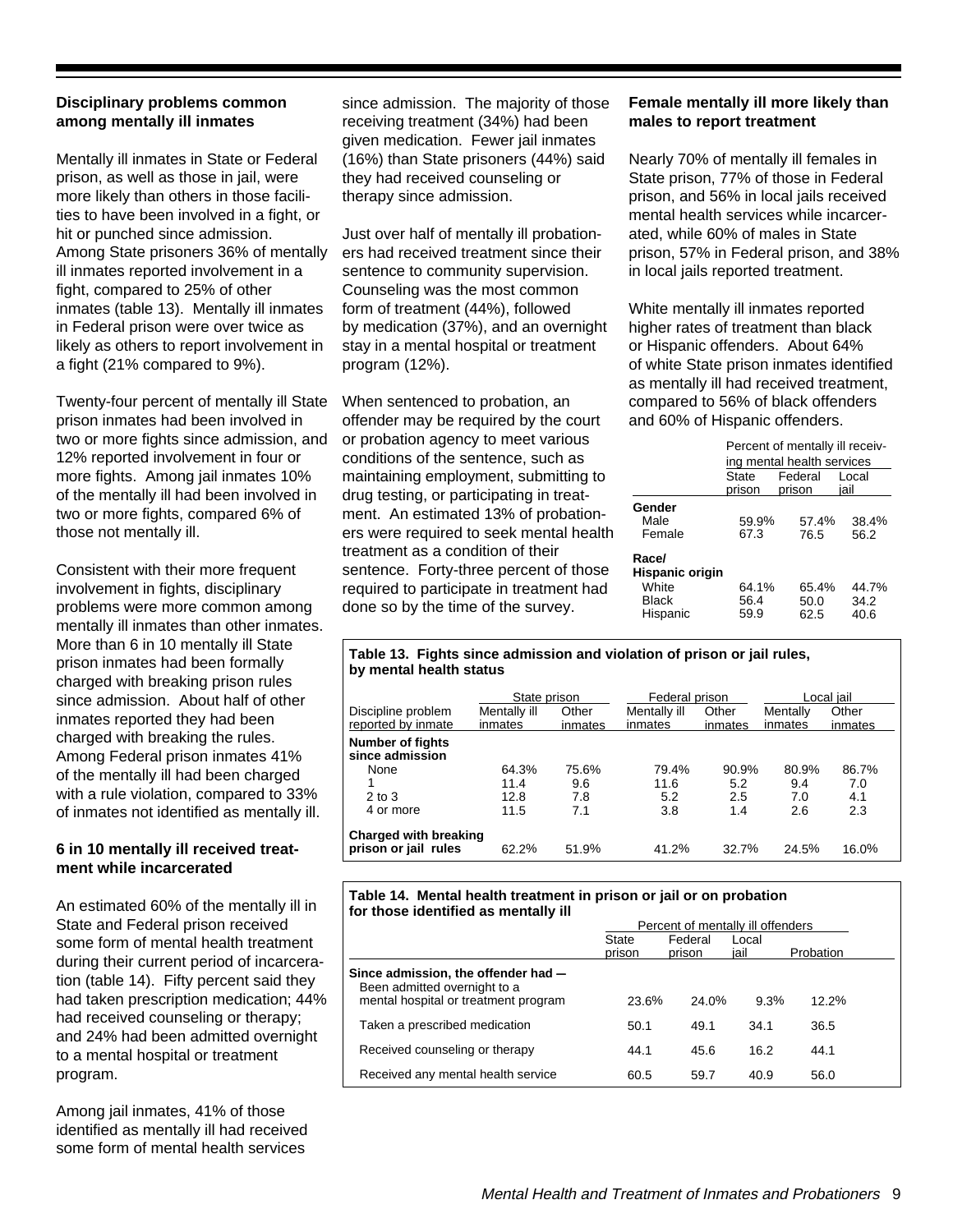Overall, 17% of inmates in State prison, 10% in Federal prison, 11% in local jails, and 12% of those on probation had received some form of mental health services since their current admission to prison or jail or sentence to probation. The most common form of treatment in local jails was medication, reported by 9% of inmates. Probationers were more likely to have received counseling (10%) than to have taken medication (6%) while under supervision. Among State prison inmates 12% said they received medication while incarcerated, and 12% participated in counseling or therapy.

State prison inmates 17.4% treatment who received mental Percent of all offenders

Probationers 11.5 Local jail inmates 11.4 Federal prison inmates 10.0

#### **Methodology**

Data in this report are based on personal interviews conducted through three BJS surveys, the 1997 Survey of Inmates in State and Federal Correctional Facilities, the 1996 Survey of Inmates in Local Jails, and the 1995 Survey of Adults on Probation. Detailed descriptions of the methodology and sample design of each survey can be found in the following: Substance Abuse and Treatment of Adults on Probation, 1995 (NCJ 166611); Profile of Jail Inmates, 1996 (NCJ 164629); and Substance Abuse and Treatment of State and Federal Prisoners, 1997 (NCJ 172871).

#### **Appendix table 1. Standard errors of mental health status for inmates and probationers**

|                                                                               | <b>Estimated standard errors</b> |                           |                 |              |  |  |  |
|-------------------------------------------------------------------------------|----------------------------------|---------------------------|-----------------|--------------|--|--|--|
|                                                                               | State prison<br>inmates          | Federal prison<br>inmates | Jail<br>inmates | Probationers |  |  |  |
| Identified as mentally ill                                                    | 0.40%                            | 0.55%                     | 0.61%           | 0.89%        |  |  |  |
| Reported a mental<br>or emotional condition                                   | 0.33                             | 0.45                      | 0.54            | 0.84         |  |  |  |
| Because of a mental or emotional<br>problem, inmate had -<br>Been admitted to |                                  |                           |                 |              |  |  |  |
| a hospital overnight                                                          | 0.34                             | 0.45                      | 0.47            | 0.67         |  |  |  |

#### Accuracy of the estimates

The accuracy of the estimates presented in this report depends on two types of error: sampling and nonsampling. Sampling error is the variation that may occur by chance because a sample rather than a complete numeration of the population was conducted. Nonsampling error can be attributed to many sources, such as nonreponses, differences in the interpretation of questions among inmates, recall difficulties, and processing errors. In any survey the full extent of the nonsampling error is never known. The sampling error, as measured by an estimated standard error, varies by the size of the estimate and the size of the base population. Estimates of the standard errors for selected characteristics have been calculated for each survey (see appendix tables). These standard errors may be used to construct confidence intervals around percentages. For example, the 95% confidence interval around the percentage of State prison inmates who were identified as mentally ill is approximately 16.2% plus or minus 1.96 times 0.40% (or 15.4% to 16.9%).

These standard errors may also be used to test the statistical significance of the difference between two sample

#### **Appendix table 2. Standard errors of selected characteristics of mentally ill inmates and probationers**

|                                        | Estimated standard errors |                  |                         |                  |                         |                  |                                           |               |
|----------------------------------------|---------------------------|------------------|-------------------------|------------------|-------------------------|------------------|-------------------------------------------|---------------|
|                                        | State prison              |                  | Federal prison          |                  | Local iail              |                  | Probation                                 |               |
| Selected<br>characteristic             | Mentally ill<br>inmates   | Other<br>inmates | Mentally ill<br>inmates | Other<br>inmates | Mentally ill<br>inmates | Other<br>inmates | Mentally ill<br>probationers probationers | Other         |
| <b>Current offense</b>                 |                           |                  |                         |                  |                         |                  |                                           |               |
| Violent                                | 1.36%                     | 0.60%            | 3.65%                   | 0.75%            | 1.71%                   | 0.84%            | 2.74%                                     | 1.03%         |
| Property                               | 1.17                      | 0.49             | 2.19                    | 0.55             | 1.64                    | 0.76             | 2.79                                      | 1.20          |
| Drug                                   | 0.91                      | 0.50             | 3.81                    | 1.05             | 1.23                    | 0.72             | 2.23                                      | 1.08          |
| Public-order                           | 0.81                      | 0.36             | 2.92                    | 0.78             | 1.55                    | 0.83             | 2.62                                      | 1.24          |
| <b>Criminal history</b>                |                           |                  |                         |                  |                         |                  |                                           |               |
| Any priors                             | 1.06                      | 0.49             | 3.33                    | 1.07             | 1.47                    | 0.89             | 3.03                                      | 1.35          |
| Alcohol/drug use<br>at time of offense | 1.35                      | 0.60             | 3.88                    | 1.04             | 2.17                    | 1.14             | 3.04                                      | 1.33          |
|                                        |                           |                  |                         |                  |                         |                  |                                           |               |
| History of alcohol dependence          | 1.29                      | 0.50             | 3.32                    | 0.79             | 1.72                    | 0.74             | 2.89                                      | 1.10          |
| Ever abused                            |                           |                  |                         |                  |                         |                  |                                           |               |
| Males                                  | 1.37                      | 0.43             | 3.92                    | 0.52             | 2.14                    | 0.52             | 3.24                                      | 0.72          |
| Females                                | 1.93                      | 1.30             | 5.63                    | 4.03             | 2.38                    | 1.46             | 5.92                                      | 3.03          |
| Involved in fight or was hit           |                           |                  |                         |                  |                         |                  | $-$                                       |               |
| or punched after admission             | 1.31                      | 0.52             | 3.16                    | 0.63             | 1.48                    | 0.60             | $\overline{\phantom{a}}$                  | $\sim$ $\sim$ |
| <b>Homeless</b>                        |                           |                  |                         |                  |                         |                  |                                           |               |
| In year before arrest                  | 1.09                      | 0.34             | 3.01                    | 0.38             | 0.91                    | 0.26             |                                           |               |
| At time of arrest                      | 0.52                      | 0.13             | 1.50                    | 0.12             | 1.69                    | 0.63             | --                                        |               |

10 Mental Health and Treatment of Inmates and Probationers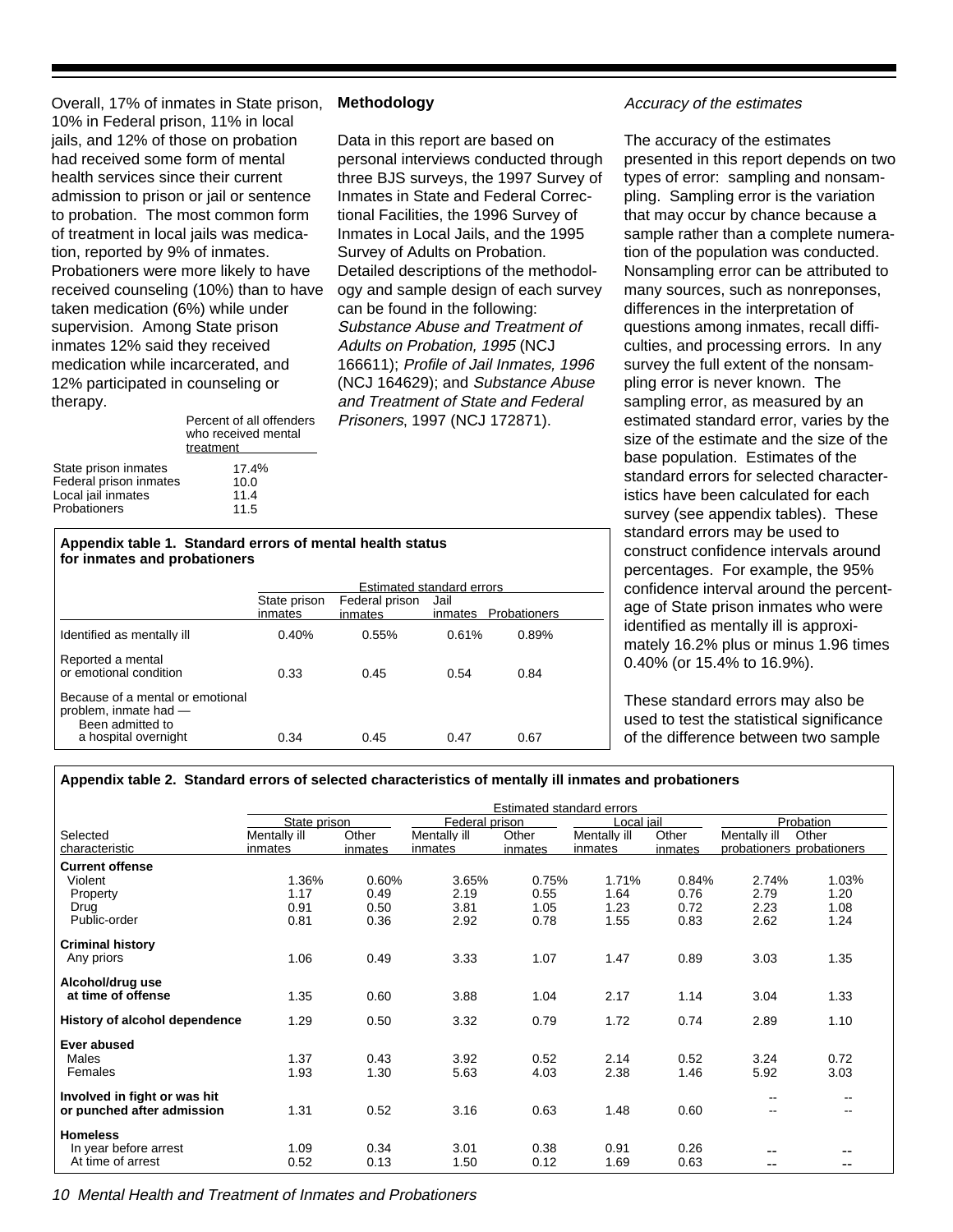statistics by pooling the standard errors of the two sample estimates. For example, the standard error of the difference between mentally ill State prisoners and other inmates who were incarcerated for a violent offense would be 1.49% (or the square root of the sum of the squared standard errors for each group). The difference would be 1.96 times 1.49 (or 2.91%). Since the difference of 6.8% (52.9% minus 46.1%) is greater than 2.91%, the difference would be considered statistically significant.

#### Estimating the number of mentally ill offenders under correctional supervision

Estimates of the total number of persons in prison, jail and on probation with a mental illness were obtained by multiplying the ratio of inmates or probationers identified as mentally ill from the personal interviews conducted in the three BJS surveys referenced above, by the total number of inmates in State prison, Federal prison, and local jails and the total number of offenders on probation.

For example, the total number of State prison inmates with a mental illness was estimated by multiplying the ratio of mentally ill offenders in State prison (16.2%) obtained from the 1997 Survey of Inmates in State Correctional Facilities, by the total State prison custody population at midyear 1998 (1,102,653) from the National Prisoner Statistics data collection.

#### **Appendix table 3. Standard errors of mental health treatment in prison, jail or on probation for those identified as mentally ill**

|                                                                                                             | Percent of mentally ill offenders |                   |               |           |  |  |
|-------------------------------------------------------------------------------------------------------------|-----------------------------------|-------------------|---------------|-----------|--|--|
|                                                                                                             | State<br>prison                   | Federal<br>prison | Local<br>iail | Probation |  |  |
| Since admission, the offender had -<br>Been admitted overnight to a<br>mental hospital or treatment program | 1.15%                             | $3.32\%$          | 1.01%         | 2.00%     |  |  |
| Taken a prescribed medication                                                                               | 1.36                              | 3.91              | 2.22          | 2.90      |  |  |
| Received counseling or therapy                                                                              | 1.35                              | 3.88              | 1.26          | 3.03      |  |  |
| Received any mental health service                                                                          | 1.33                              | 3.84              | 2.16          | 3.03      |  |  |

#### **References**

Guy, Edward; Jerome Platt; Israel Zwerling; and Samuel Bullock. "Mental health status of prisoners in an urban jail." Criminal Justice and Behavior. 12(1), 29-53, March 1985.

Monahan, John. "Clinical and Actuarial Predictions of Violence" in Faigman, D and others, eds. Modern Scientific Evidence: The Law and Science of Expert Testimony, vol. 1. St. Paul, MN: West Publishing Company, 1997.

Mumola, Christopher. Substance Abuse and Treatment, State and Federal Prisoners, 1997. BJS Special Report, NCJ 172871, December 1998.

Powell, Thomas A.; John C. Holt; and Karen M. Fondacaro. "The Prevalence of Mental Illness among Inmates in a Rural State." Law and Human Behavior. 21(4), 427-438, August 1997.

Robins, Lee N., and Darrel A. Regier. Psychiatric Disorders in America: The Epidemiologic Catchment Area Study. New York: Free Press, 1991.

Steadman, Henry; Stanley Fabisiak, Joel Dvoskin, and Edward Holohean. "A Survey of Mental Disability among State Prison Inmates." Hospital and Community Psychiatry. 38(10), 1086-1090, 1989.

Teplin, Linda A. "The Prevalence of Severe Mental Disorder among Male Urban Jail Detainees: Comparison with the Epidemiologic Catchment Area Program." American Journal of Public Health. 80(6), 663-669, 1990.